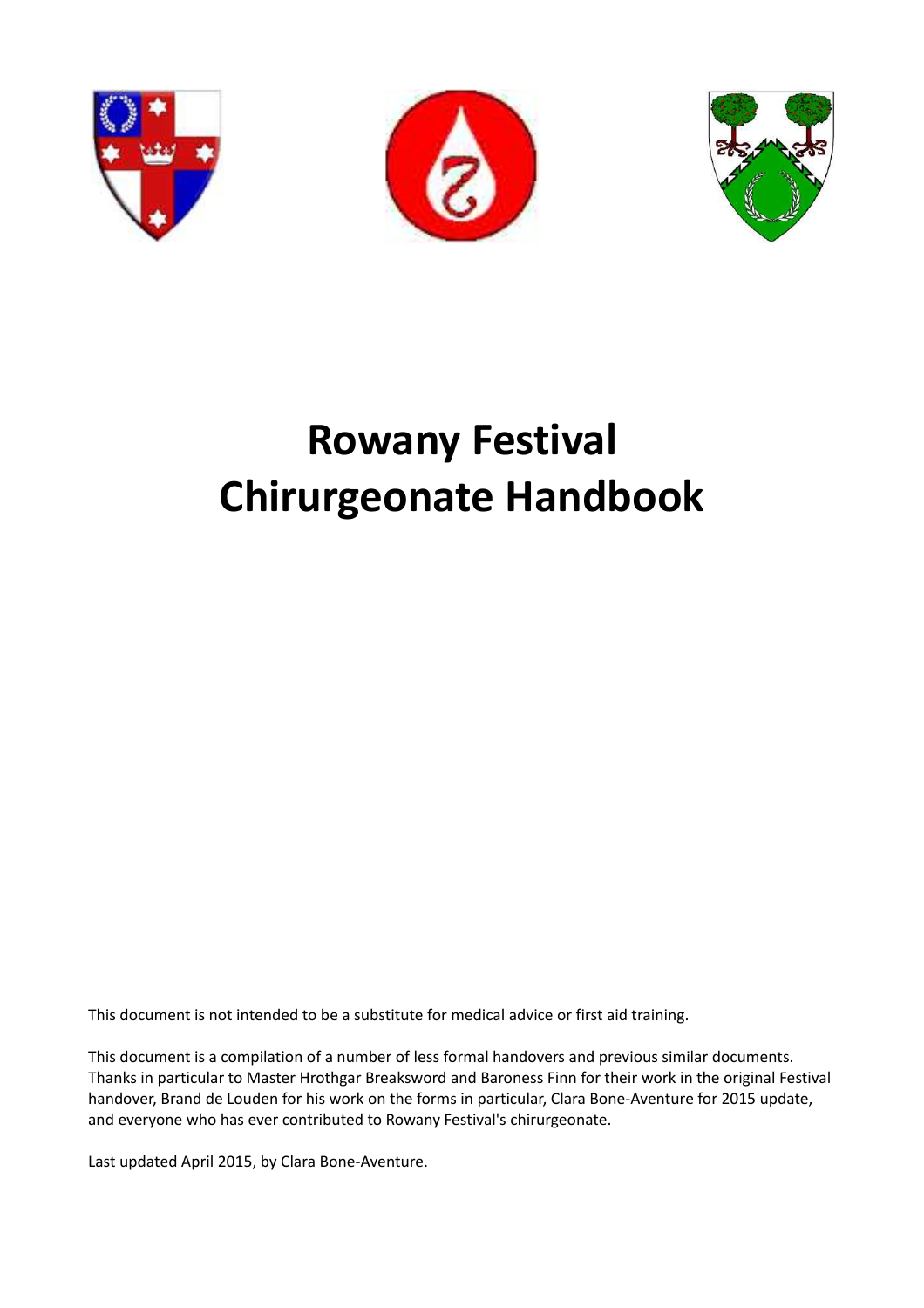## **Chirurgeon-in-Charge (aka Event Chirurgeon)**

So you want to be Festival Chirurgeon-In-Charge? Fantastic! Remember these two essential points :

- 1. Don't panic.
- 2. You are not alone and can ask for help.

There's lots of things to co-ordinate, and this document is intended as a guide to highlight your resources as well as help you co-ordinate them for a smooth-running event where you can kick back and drink a cider with Malcolm.

As a rough overview, there are two main personnel resources you are responsible for co-ordinating – St John, who provide professional first aid, who man the first aid tent during the day and are back-up during the night; and the chirurgeon volunteers, who provide the main coverage overnight and often help out St John as well.

The St John boys are Malcolm, David, Kelvin and Rhys. (Ask Blod for the song!) They have been coming for, in Malcolm's case, over 20 years, and quite possibly know the event better than you. They're also very, very good to us. Do your best to look after them and make sure they get breaks, get off duty at 5pm, and ideally get food from good cooks. (They have expressed fondness for Phoenix Rise and Abbotsford.) Malcolm is the main point of contact; you can reach him by contacting the Penrith branch of St John, or asking for his personal email (ask Kingdom Chirurgeon / previous festival chirurgeon).

St John NSW, Penrith : Phone 1300 360 455, email penrith@stjohnnsw.com.au

You will have much support and wisdom from the stewarding team (consider not only your steward, but also constabulary and marshallate). Please do ask for help from previous Festival Chirurgeons and the Kingdom Chirurgeon. We all want this to run as easily as possible.

In the same breath as that, be prepared. First aid for Rowany Festival is something akin to organising first aid for a large scouting event, music festival, and sports event all in one. Be ready, be early, and know where to go for help when you need it.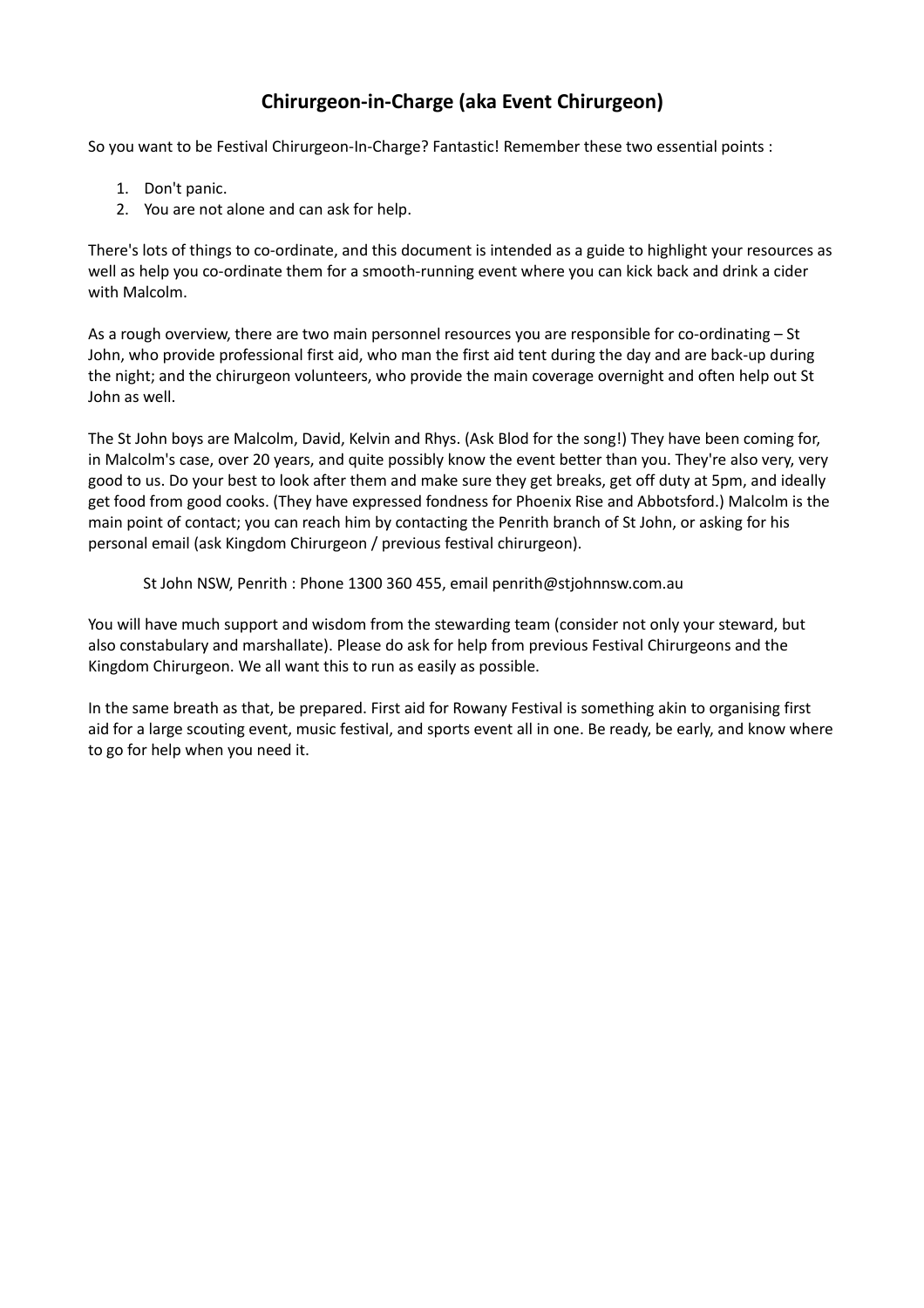## **Pre-planning**

Months before :

December - Start asking for interested chirurgeons, St John cadets, and people feeding St John. Standard letter is available in resources below.

January – Repeat request for interested chirurgeons and people feeding St John.

January – Confirm St John are attending, establish exactly what times they will be attending (and are aware of Festival timetable, length of Festival, etc.), and if they require anything.

#### Weeks before :

Repeat request for interested chirurgeons and people feeding St John.

Contact local hospital

Contact local ambulance service

Confirm chirurgeons attending, send reminder to bring qualifications

Ask steward for a chirurgeonate meeting, traditionally just after opening court, for organising roster Ensure with steward that equipment is available, and request a petty cash fund. Order consumables with the steward.

Send follow-up letter to chirurgeons (below in resources)

#### Days before :

Write up meal roster for St John, print out several copies Check that tavern is able to supply ice Consider available first aider for pre-festival evenings. Print out multiple copies of forms, and see if printer is available on site if more required Send equipment list to truck co-ordinator, in case items have been moved off-site Send follow-up letter to chirurgeons (again)

### Just before event, on site :

Ensure hire equipment is delivered to tent Get equipment from storage container Ask stewards for consumables Set-up tent, including divided room (section off area for privacy on bed)

### First day, at chirurgeonate meeting :

Introduce chirurgeons to St John

Ask chirurgeons to sign-in and witness qualifications (required : current SCA membership, current level 2 first aid or equivalent or better, current CPR refresher)

Sign up chirurgeons on time-table

Brief discussion on protocol, where radios and resources are

#### Post Festival :

Destroy unnecessary paperwork (e.g. pre-existing illness forms) and secure any to be kept. Write up a report! This goes to the local (Rowany) chirurgeon, Kingdom Chirurgeon (as it is a large

event), and often the event steward wants to be involved as well. Include recommendations for next year, flag issues, and note resources that need to be replaced. Ensure that the stewards have made a donation to St John (the details of which are usually worked out between the steward and Malcolm).

Thank staff, and consider recommendations to the Crown for awards!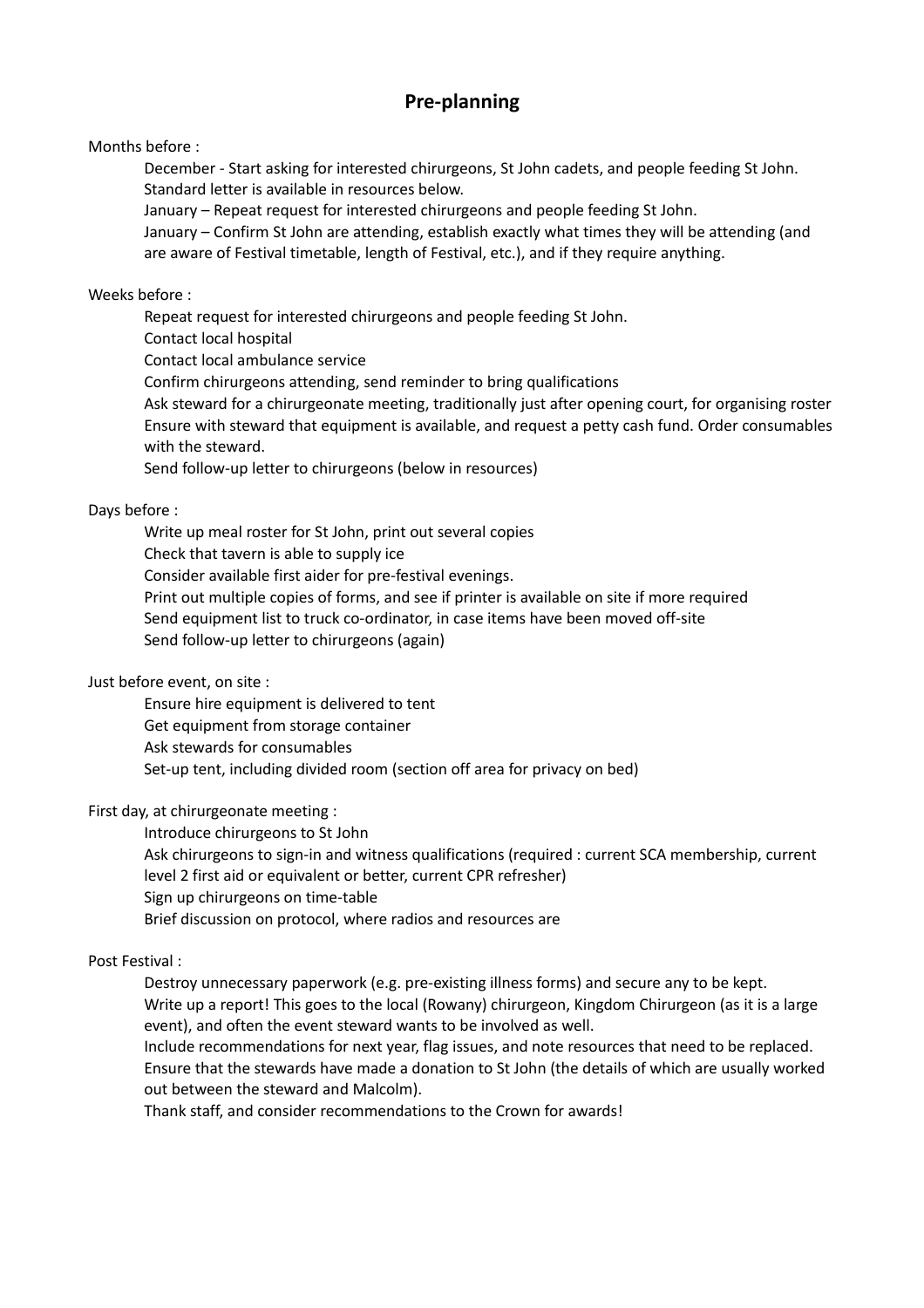## **Daily running of chirurgeonate**

St John come on duty at 8am. There will always be at least two of them sitting in the tent, and if war is on usually two of them will attend war with kit in hand. Traditionally they manage all first aid during 8 – 5pm, however it is unofficially traditional that the event chirurgeon will keep them company or at least in close touch. They usually take two radios between the four of them.

A new tradition this year is that several of the younger scadians are also St John cadets, and Malcolm is very happy to have them on board. This is an excellent way to make sure St John have runners handy.

St John will bring their own equipment, from bandaids to oxygen cylinders and defibrillator. However, it is kind to help supply with basic supplies, especially things frequently used (gloves, gauze, saline, bandaids, and ice are most used).

At 5pm, St John clock off, and are available on call for emergencies that require more advanced skills. However, the bulk of first aid needs should be met by the on-call chirurgeon(s) for that night.

The on-duty chirurgeon should attend the chirurgeon's tent at 5pm to take the on-call radio. At this time the tent can be closed, and the whiteboard and map hung outside, and the on-call chirurgeon should fill in their name and campsite to make them easier to contact. The on-call chirurgeon does not need to spend their entire evening in their campsite, but they should make sure they are contactable (with a working radio – please lock it to the appropriate channel and make sure batteries are working), appropriately identifiable (ideally wearing a sash or tabard of the chirurgeonate), and are not drinking (or influence of other substances) while on call. The stewards / constabulary should establish public access to radio for emergencies, whether it is through the roving constabulary, the tavern, or a hanging radio at the officer's tent, and have this advertised to the atendees.

Overnight, chirurgeons should use the chirurgeonate equipment, which should be made available in the first aid tent. However, some chirurgeons prefer their own kit (either so they know what is available, or they are skilled in use of equipment that is not standard issue). If sufficient volunteers are available, ideally there should be two chirurgeons available overnight.

If not constantly at the chirurgeon's tent, it is important that the event chirurgeon is available frequently -

- Attend at 8am to get handover from the previous night's chirurgeon and check in with St John.
- Make sure St John are happy, have any resources required, and know where and when meals are
- Attend at 5pm with chirurgeon on call that night, make sure they have radio, know where to go for help, and write their name on the whiteboard
- Check on use of resources (ice, bandaids, etc.) and if any need replacement
- Ideally will carry a radio at all times for troubleshooting, or have a deputy for same

If a major incident happens :

- If an ambulance is called, the Kingdom Seneschal must be informed as soon as possible.
- If transport is required for an incident (ambulance or personal transport), co-ordinate with the steward / constabulary so that they are aware of the situation, and as to where vehicles are safest to travel and to ensure that roads are cleared.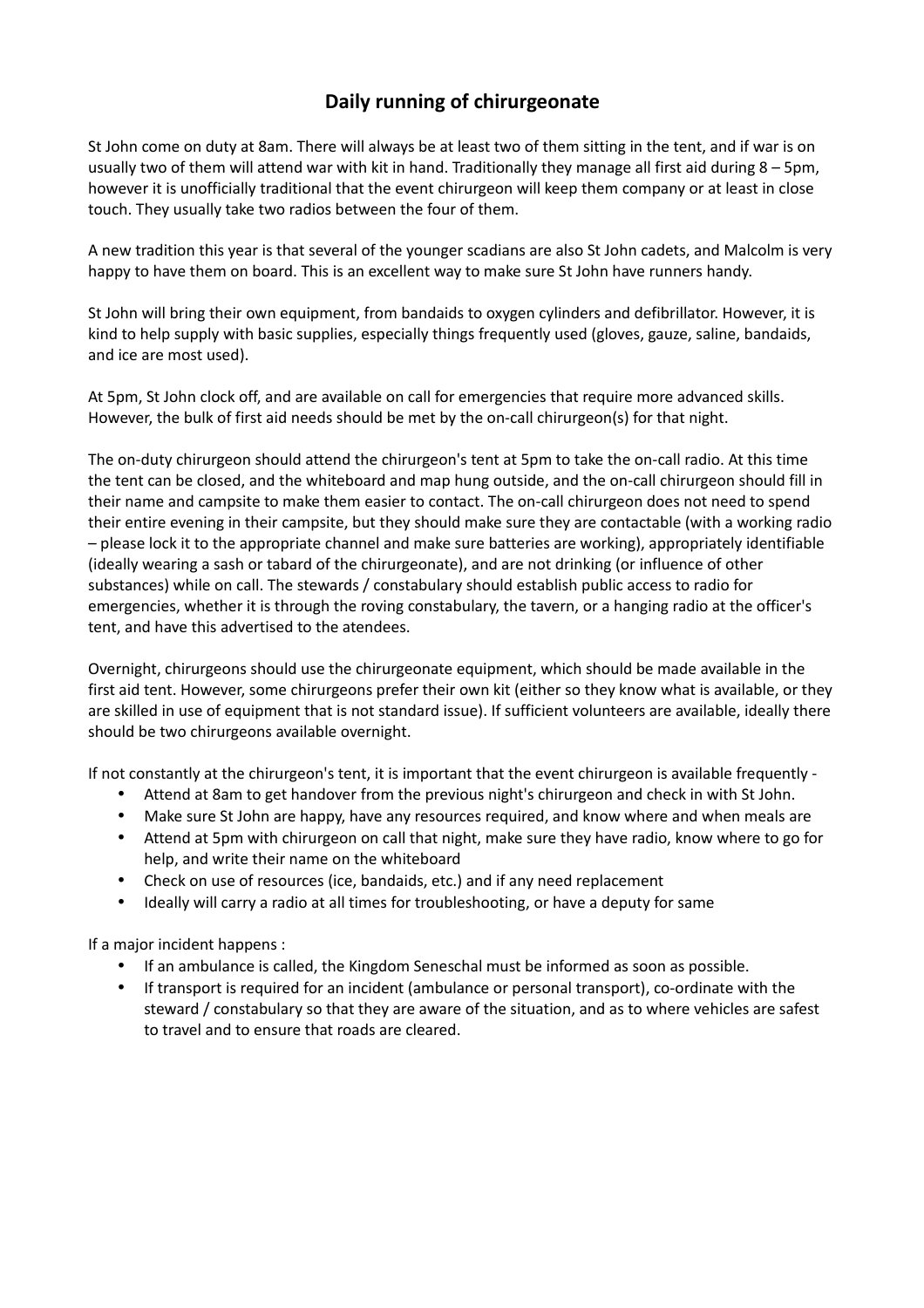### **Forms**

Reports : Print from<http://chirurgeon.lochac.sca.org/documents/>- event report, sign-in sheets, non-clinical treatment, minor injury, major injury, refusal of treatment, medical information. You will need multiple copies of all of these sheets.

Local resources To give to local doctor / hospital Handout for hospital / ambulance

First aid tent sign Recruitment standard letter Chirurgeonate roster St John meal roster

Equipment :

long-term equipment consumables from hire tent from communal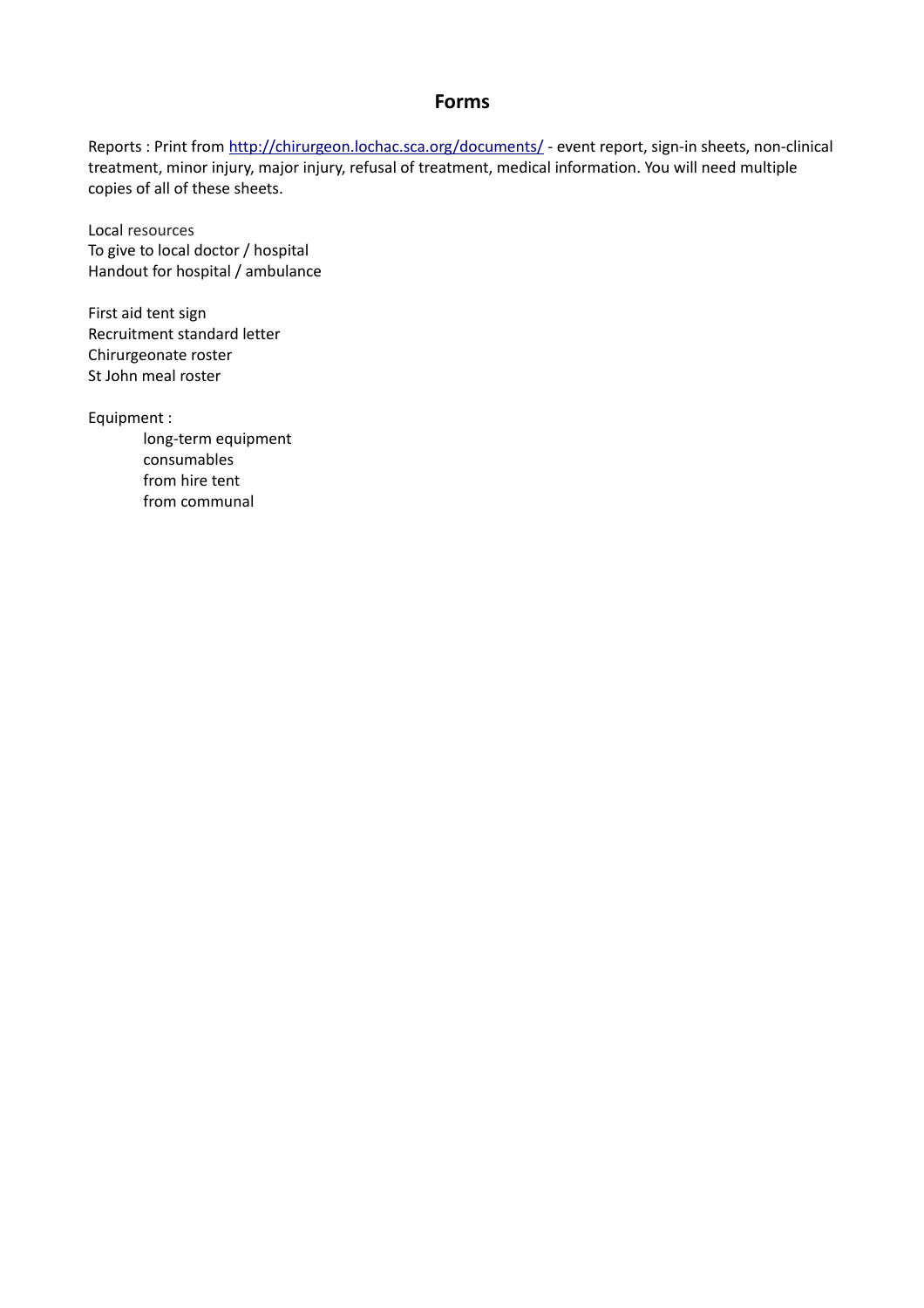## **Local resources**

**Hospital :** Bowral and District Hospital.<http://www.swslhd.nsw.gov.au/bowral/default.html> Mona Road, Bowral NSW. Phone (02) 4861 0200.

**GP :** Mittagong Healthcare Centre.<http://www.mittagonghealthcarecentre.com.au/> 3 Albert St, Mittagong. Phone (02) 4872 3933.

Mittagong Medical Center. 17 Regent St, Mittagong. Phone (02) 4871 1500.

Bowral St Medical Practice.<http://bsmp.com.au/> 70 Bowral St, Bowral. Phone (02) 4861 3183.

**Pharmacies :** Mittagong Pharmacy.<http://www.capitalchemist.com.au/> 2 Bowral Rd, Mittagong. Phone (02) 4871 1480.

Priceline Pharmacy Mittagong. Phone (02) 4872 3455. Shop 4, Highlands Marketplace, Cnr Old Hume Hwy & Roscoe Street, Mittagong.

**Ambulance :** Regional Sector Office : Southern Sector 18 Clifford Street, Goulburn. Postal Address: Locked Bag 13 Goulburn NSW 2580 Telephone: (02) 4827 0400

**Emergency** : Phone 000. Identify location as Camp Wombaroo, Black Spring Rd, High Range.

**Poison Information** : Phone 13 11 26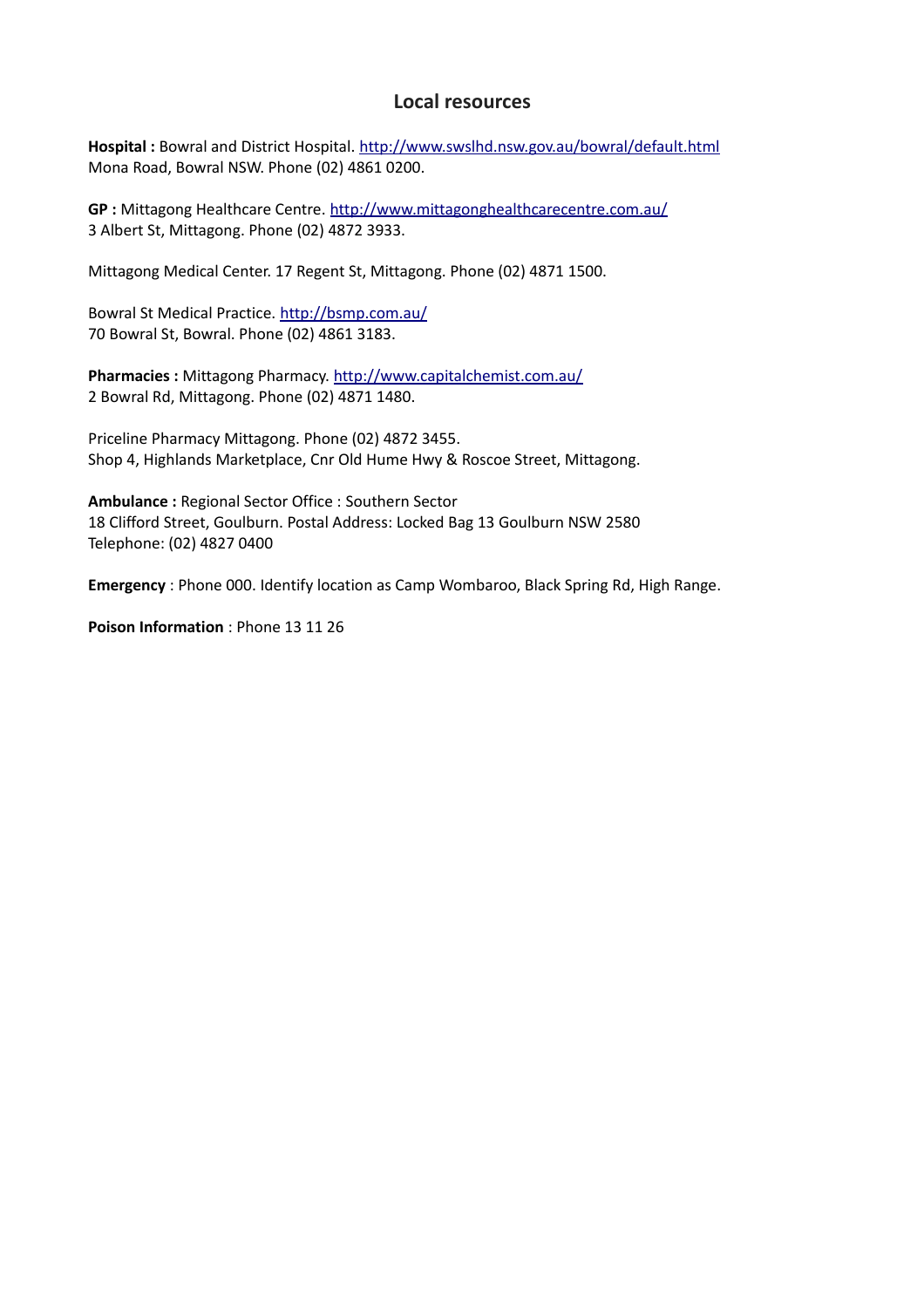## **To give to local doctor / hospital**

#### Greetings from **<name>**!

We would like to give you advance notice of a large festival held in the local area. We are hosting Rowany Festival (festival.sca.org.au), a medieval recreation festival held over the Easter long weekend.

Rowany Festival is hosted by a group known as the Society for Creative Anachronism (SCA), a world wide medieval recreation society [\(www.sca.org.au\)](http://www.sca.org.au/). The local branch is The Barony of Rowany (rowany.sca.org.au), based in Sydney.

The event hosts on the scale of 1200 over the long weekend. Most people are camping, and activities include medieval combat, archery and equestrian.

We do our best to manage medical issues. St John are in attendance of the event, and we provide our own first aiders in addition to this. We also have a well organised team that co-ordinate many aspects of the event.

We hope that there are no emergencies, and will do our best to recommend GP management for issues where it is appropriate. However, we hope that if emergencies arise that we can work together to make the process smooth for us all.

Please let us know if we can give any more information regarding Rowany Festival. If we do need to send any attendees to hospital, please feel free to contact our first aiders for a handover on treatment, and we would appreciate a handover back if you wish us to continue treatment.

Yours sincerely,

**<event chirurgeon> <email> <mobile phone number>** <steward> <email> <mobile phone number>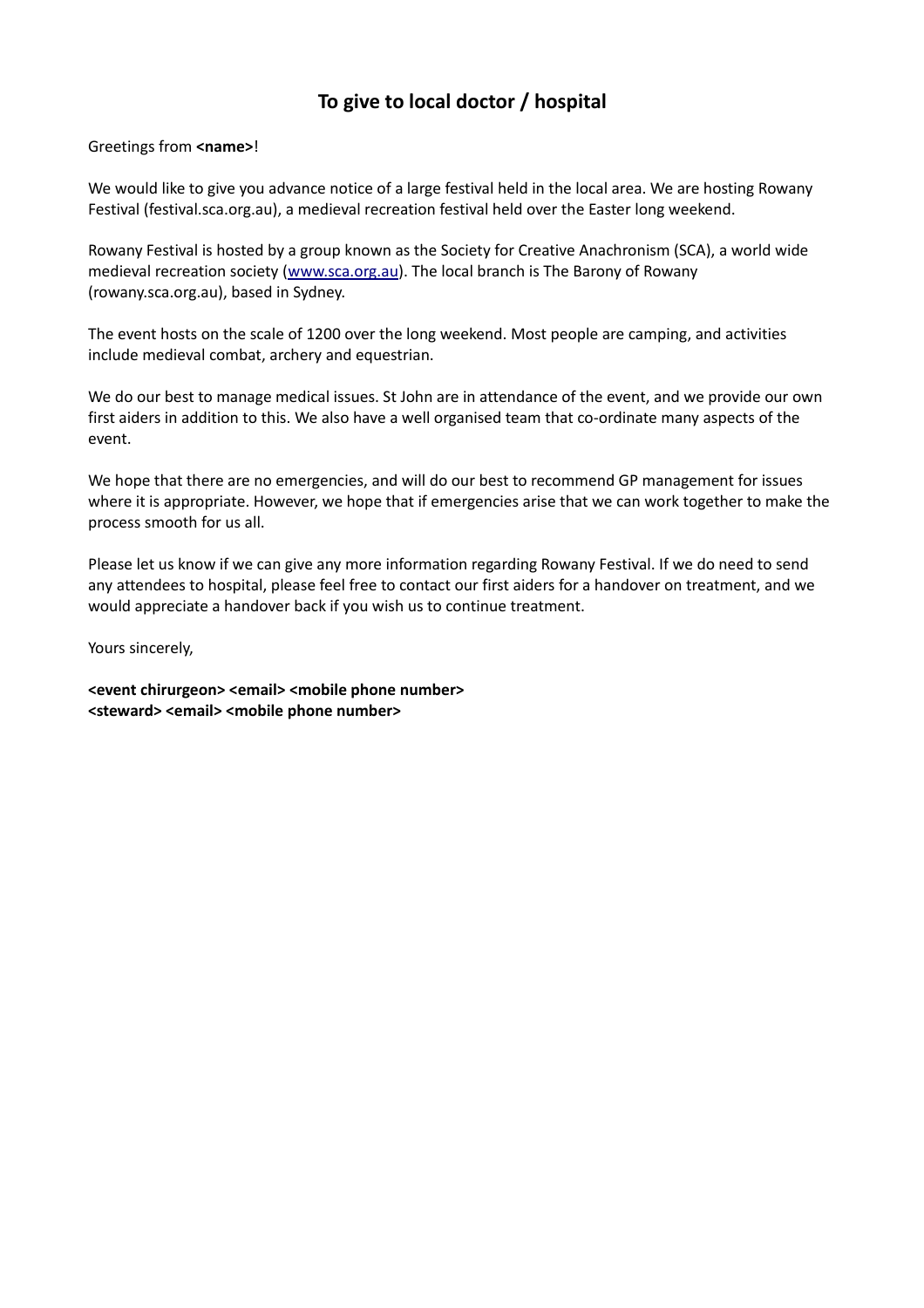## **Handout for hospital / ambulance**

Directions from Camp Wombaroo, Black Spring Road to Bowral and District Hospital, Mona Road High Range NSW 2575 - Drive 20.8 km, 28 min

Camp Wombaroo, Black Spring Road - Take Wombeyan Caves Rd to Old Hume Hwy in Woodlands

- 1. Head south-west on Black Spring Rd towards Wombeyan Caves Rd
- 2. Turn left onto Wombeyan Caves Rd, Turn left onto Old Hume Hwy
- Take Old Bowral Rd to Bowral Rd/The Highlands Way/B73
- 4. Turn right onto Lyell St
- 5. Turn right onto Old Bowral Rd Continue on The Highlands Way to Bowral
- 6. Turn right onto Bowral Rd/The Highlands Way/B73 Continue to follow The Highlands Way/B73
- 7. Keep left to continue on Bong Bong St/The Highlands Way
- 8. At the roundabout, take the 1st exit onto Merrigang St
- 9. At the roundabout, take the 3rd exit onto Bendooley St Go through 1 roundabout

10. At the roundabout, take the 1st exit onto Bowral St Turn right onto Mona Rd

Destination will be on the right - Bowral and District Hospital, Mona Road



Data from Google © 2015.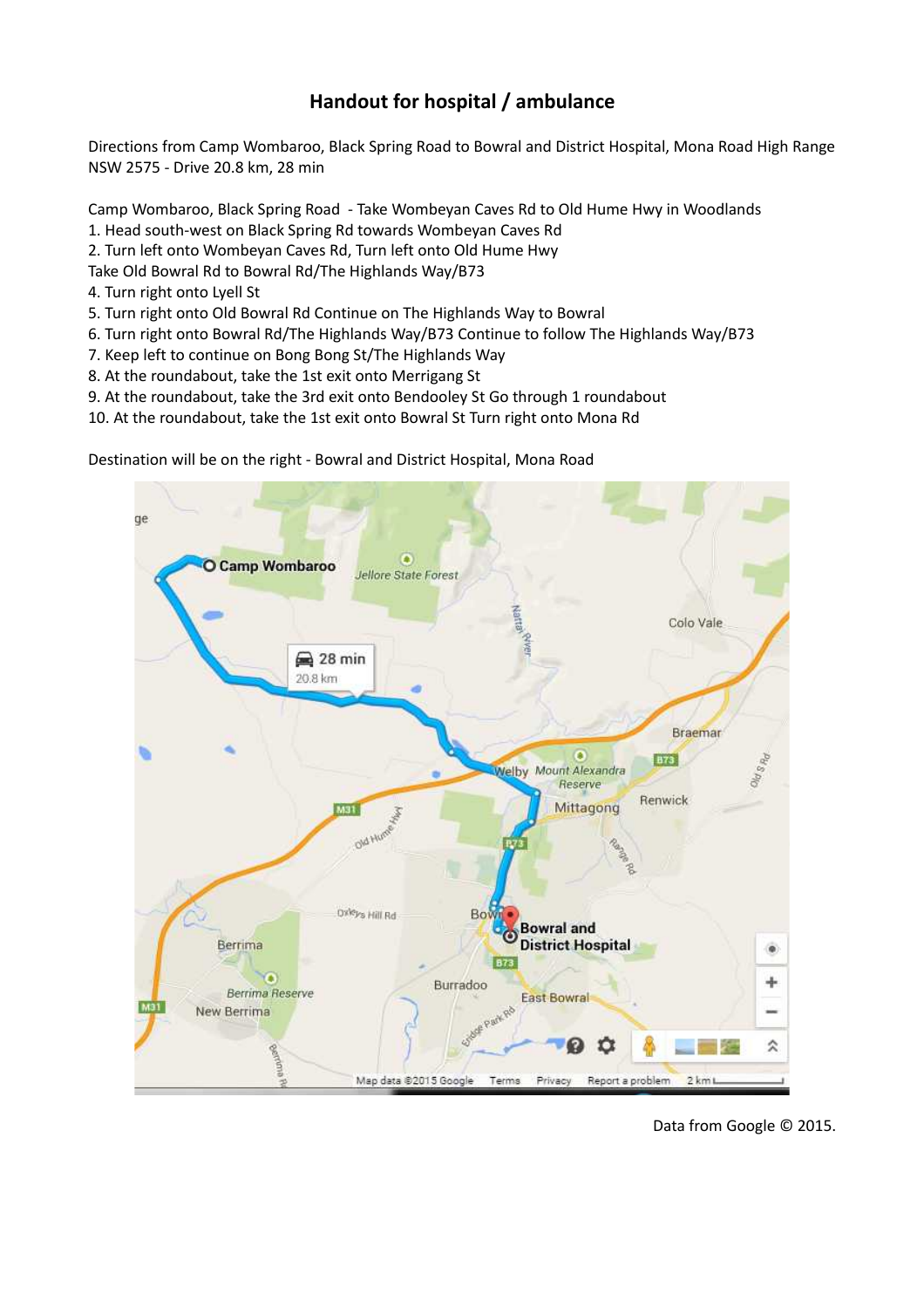# **St John / Chirurgeonate Tent**

8 am – 5pm : St John On Duty

# After 5pm : Chirurgeon On Duty Available by radio (Refer to whiteboard)

Please note that we provide first aid only.

Contact details for local GPs, hospital and pharmacies are available.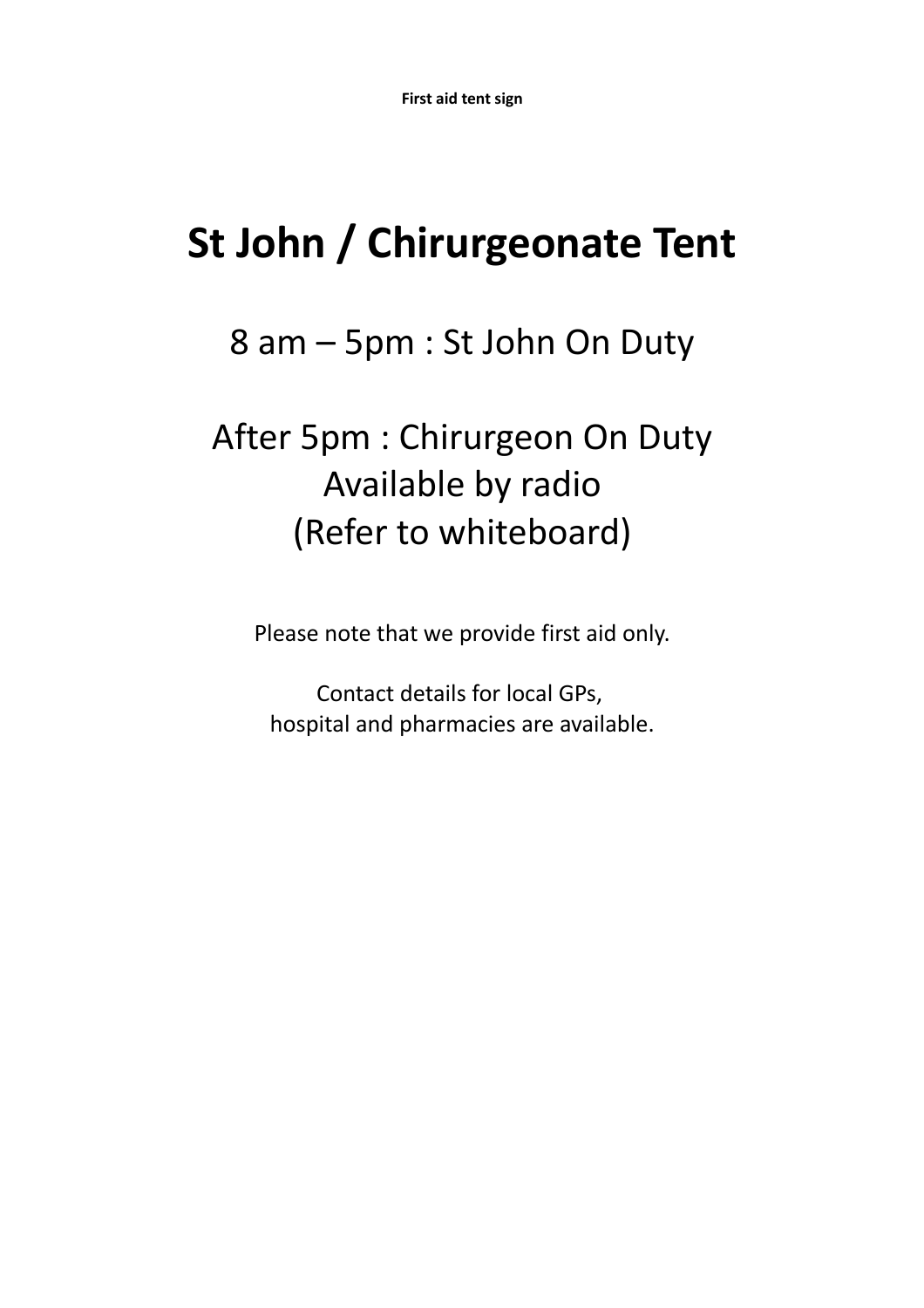## **Recruitment letter**

Send to [chirurgeonate@lochac.sca.org](mailto:chirurgeonate@lochac.sca.org) and [lochac@lochac.sca.org](mailto:lochac@lochac.sca.org) and pegasus@lochac.sca.org, festival website, and relevant facebook lists.

I am currently compiling a list of volunteer Chirurgeons / First-Aiders, who are going to festival, hold a current Senior First Aid certificate or higher to please contact me at **<email address>** if they are able to assist or do a shift in the Chirurgeonate.

The festival Chirurgeonate will be operating as normal as it has done in previous years with St John Ambulance manning the Chirurgeonate point during daylight hours from 8.00am to 5.00pm and the Chirurgeons taking over at dusk from 5.00pm to 8.00am on call. The location of the duty Chirurgeon on call will be placed on a white board situated outside the Chirurgeonate point and will be contactable by two way radio should you require first-aid assistance after hours.

If any youth members of the populace are cadets of St John, are interested in working with St John at festival, and have their parents' permission, please contact me and I will put you in touch with St John.

The populace is reminded that if they have a medical condition they should consider notifying the Chirurgeonate on arrival and filling in a confidential medical information form. Please remember that we are first aiders, so any major medical conditions should be addressed prior to coming to festival. Other items that the populace should have in their possession at festival are: Medicare card, private health insurance and ambulance cover if you have it, any medications that they are on, medi-alert bracelet or pendant, a small first-aid kit, hat and sunscreen. Please remember in NSW that ambulance cover is not supplied by the state, and consider signing up for ambulance cover if you do not have it.

Also, if any group or households are willing to help feed the St John Ambulance members attending Rowany Festival this year it would be greatly appreciated. These members volunteer their own time, and as a simple courtesy to repay their generosity the Chirurgeonate ask for donations of a meal covering Breakfast, Lunch and Dinner for approximately four people. You can nominate which meal/meals and on what day you are able to provide. If you are able to help out here please let me know ASAP.

#### Regards, **<name>**

## **Follow-up letter**

Hello everybody,

I hope this email finds you all well. Just a quick reminder to bring copies of your current Senior First Aid / CPR certificates, etc., with you to the Chirurgeons meeting. We will have a brief meeting at **<time and location>** for a briefing and to organise the roster. Also, if you have your own First Aid Kit that you prefer to work out of, then please bring it with you. Catch you all next week.

Regards, **<name>**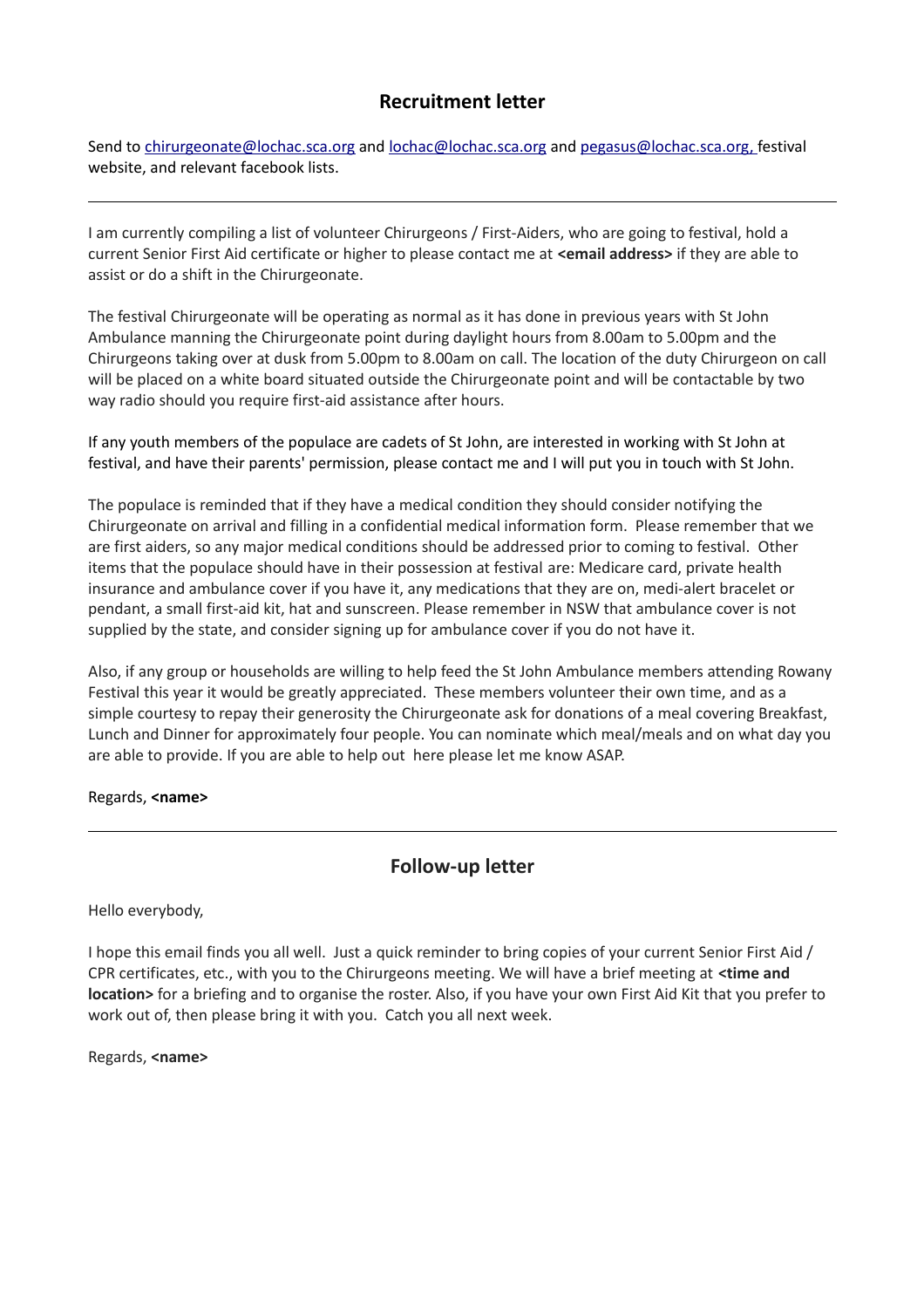# **Chirurgeonate roster**

Please note mundane name, SCA name, campsite, and contact details.

|                     | Chirurgeon #1 | Chirurgeon #2 |
|---------------------|---------------|---------------|
| <b>Pre-festival</b> |               |               |
|                     |               |               |
|                     |               |               |
|                     |               |               |
| <b>Thursday</b>     |               |               |
|                     |               |               |
|                     |               |               |
|                     |               |               |
| Friday              |               |               |
|                     |               |               |
|                     |               |               |
|                     |               |               |
| Saturday            |               |               |
|                     |               |               |
|                     |               |               |
|                     |               |               |
| <b>Sunday</b>       |               |               |
|                     |               |               |
|                     |               |               |
| <b>Monday</b>       |               |               |
|                     |               |               |
|                     |               |               |
|                     |               |               |
| Post-festival       |               |               |
|                     |               |               |
|                     |               |               |
|                     |               |               |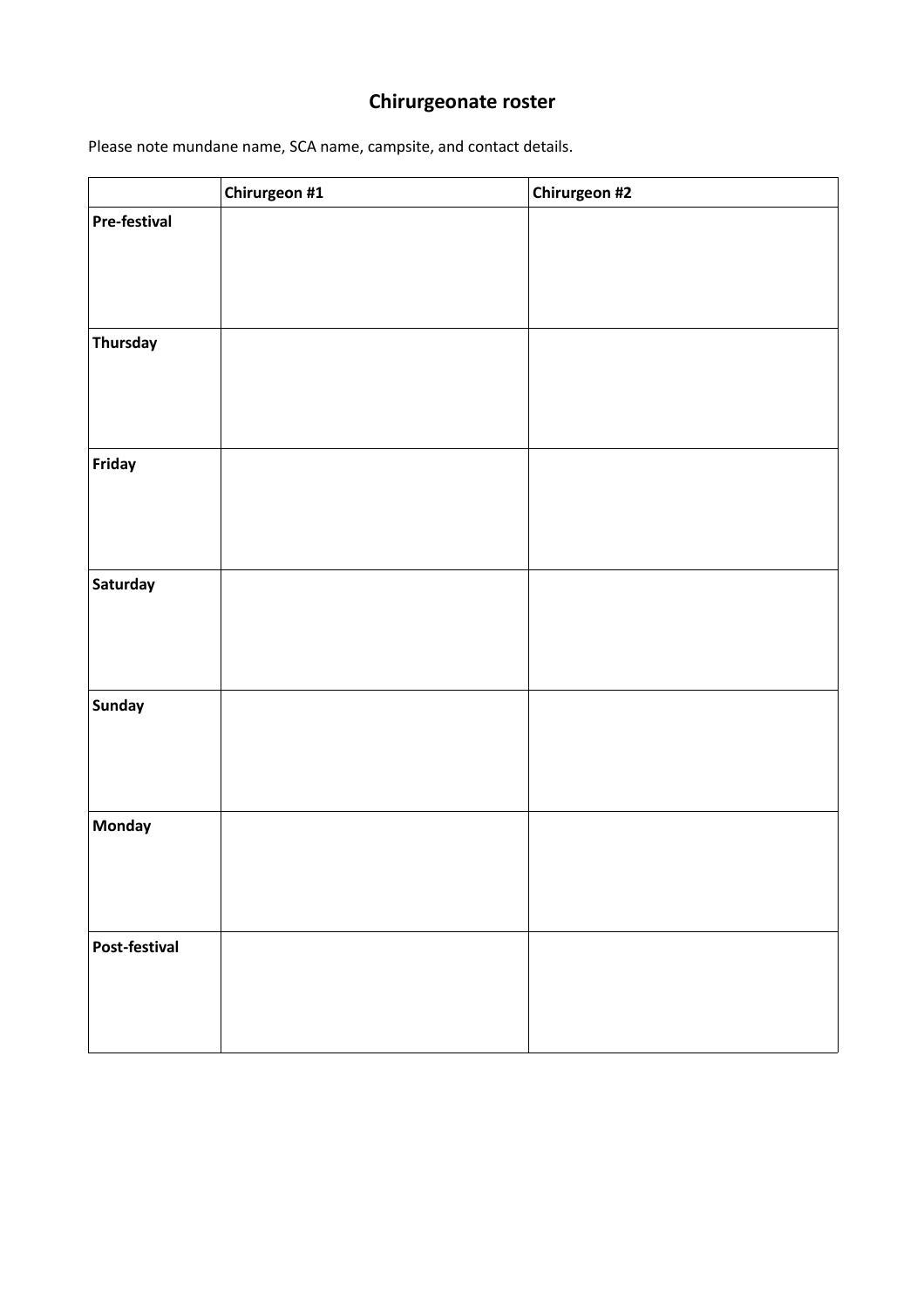## **St John meal roster**

Please have one copy to be stored with event chirurgeon, one copy to give to Malcolm. Please list campsite, contact person, and if available meal menu.

|                 | <b>Breakfast</b> | Lunch | <b>Dinner</b> |
|-----------------|------------------|-------|---------------|
| <b>Thursday</b> |                  |       |               |
| Friday          |                  |       |               |
| Saturday        |                  |       |               |
| <b>Sunday</b>   |                  |       |               |
| <b>Monday</b>   |                  |       |               |
| <b>Tuesday</b>  |                  |       |               |